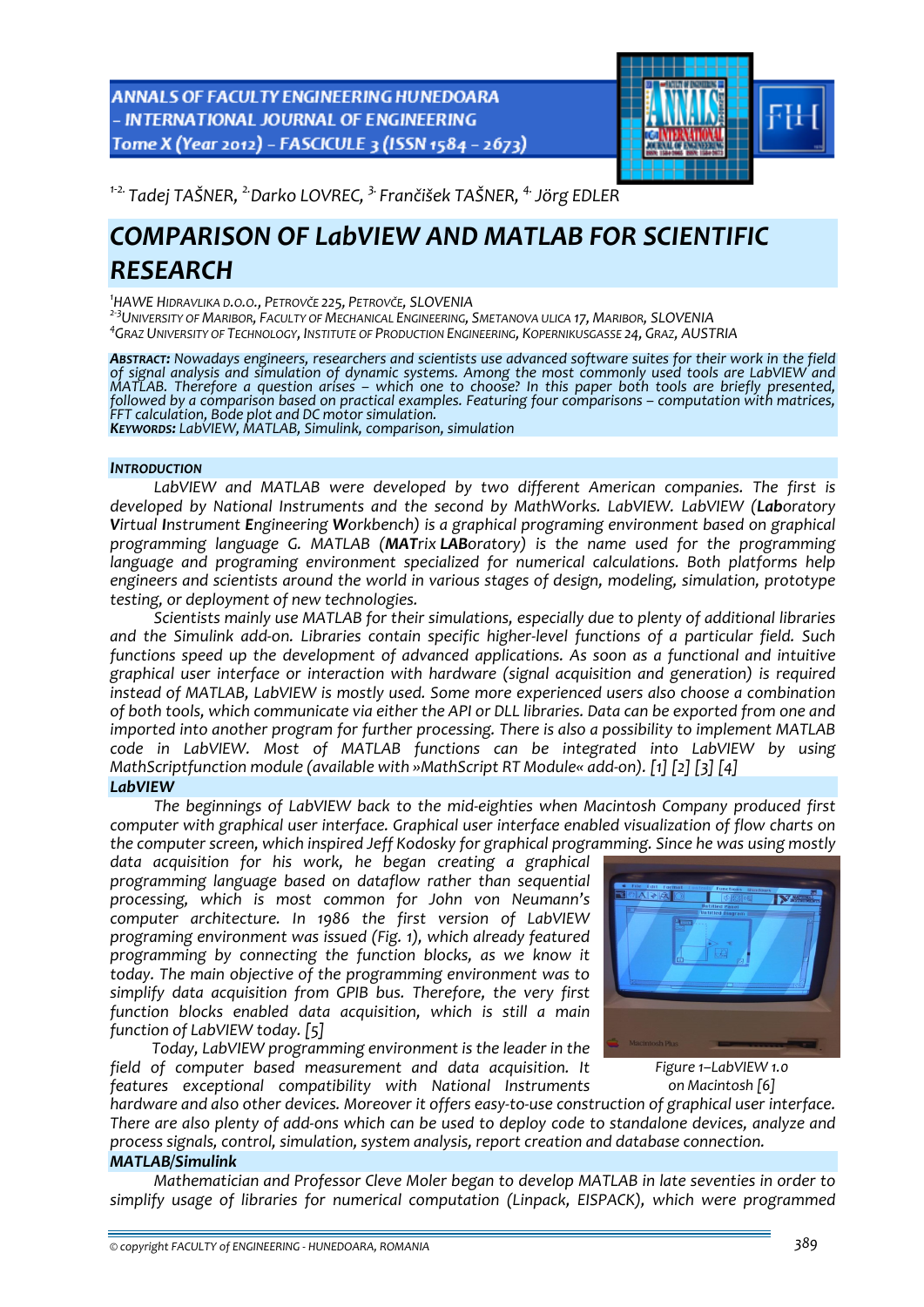*using FORTRAN programming language. The main advantages over the use of libraries within FORTRAN* were simple input and output of data and arithmetic operations on vectors and matrices as a whole. The *potential of MATLAB was later discovered by Jack Little, who founded the MathWorksCompany in 1984 along with Cleve Moler. The company first translated MATLAB from FORTRAN to C, updated the user interface, added M‐files and libraries. [7]*

*Nowadays MATLAB is widespread across all scientific disciplines mainly due to a simple syntax,* stability and a wide range of applicability. There is also a lot of additional libraries and add-ons from *various areas such as control and identification of systems, neural networks, fuzzy logic, statistics, symbolic math… The most important add‐on for engineers is certainly Simulink, which allows modeling, simulation and analysis of dynamic systems.*

## *COMPARISON OF LabVIEW AND MATLAB*

*Below, LabVIEW and MATLAB/Simulink are compared in four different areas: calculation with matrices, fast Fourier transform (FFT), calculation with transfer functions along with Bode plot and* simulation of DC motor control. All comparisons will be made on the same PC (4 core Intel Core i7-2600K processor running at 3.4 GHz with Hyper-Threading enabled and 8 GB of RAM) with MATLAB R2011a and *LabVIEW 2010 installed.*

*Each comparison area will feature comparison of how simple and surveyable the program code is* and the time needed to execute the program will also be measured. The simplicity of the code will be *assessed according to the number of elements or lines used. The faster the code can be updated or debugged the better surveyable the program is. Time measurements will be carried out in ten repetitions, and then maximum, minimum and average values will be calculated.*

## *CALCULATION WITH MATRICES*

*A simple algorithm was selected to test the computational speed. The algorithm multiplies 1000* matrices with a size of 1000x1000 (one million elements), which contain only ones (1) and their data*type is double precision floating‐point. To multiply two matrices of size 1000x1000, computer must* perform 10<sup>9</sup> multiplications and 10<sup>9</sup> additions. In total such algorithm performs 99.10<sup>9</sup> multiplications *and 99∙10<sup>9</sup> additions.*



 $1000$   $\overline{\mathsf{N}}$ 

 $\overline{1}$ 

**Til** 

 $A*B$  $\sqrt{\frac{x}{x} \frac{x}{x} \frac{x}{x}}$ 

99-M

-<br>Film

 $1000 - N$ 

*In order to make the algorithm more complex, a new matrix is created in each iteration. The code of such algorithm in LabVIEW is shown in Figure 2 and in MATLAB the code is as follows:*

*tic;*

*result=ones(1000,1000,'double'); for i=1:99*

*result=result\*ones(1000,1000,'double'); end*

*time=toc;*

*To implement both algorithms*

only the basic package is needed (no add-ons required). The results of the comparison of calculation *with matrices are shown in Table 1. The results show that MATLAB is nearly three times faster than LabVIEW. Moreover code in LabVIEW looks very complicated and unclear. For matrix computations Figure 2–Program code for matrix multiplication in LabVIEW*

 $1000 - N$ 

 $1000 -$ 

☺

*Table 1. Comparison of calculation with matrices*

| programming | execution time [s] |         |         | code       |               |
|-------------|--------------------|---------|---------|------------|---------------|
| environment | average            | mınımum | maximum | simplicity | surveyability |
| MATLAB      | 0,22               | 6.052   | 5,349   |            |               |
| LabVIEW     | 15.618             | 5.372   | 15.807  |            |               |

#### *FAST FOURIER TRANSFORM (FFT)*

*MATLAB is the way to go.*

*For their work engineers frequently use fast Fourier transform, which is used for spectral analysis* of either, generated or acquired signals. For the test a signal with length of 10 s and 1,000,000 samples is generated. The sample signal is a sum of two sine waves with frequencies of 5 and 50 Hz. After the signal *is generated, FFT is performed. Generated signal, magnitude and amplitude plots are shown on the screen.*

*Program code to implement the above algorithm in LabVIEW is shown in Figure 3 and the program code in MATLAB is written as follows:*

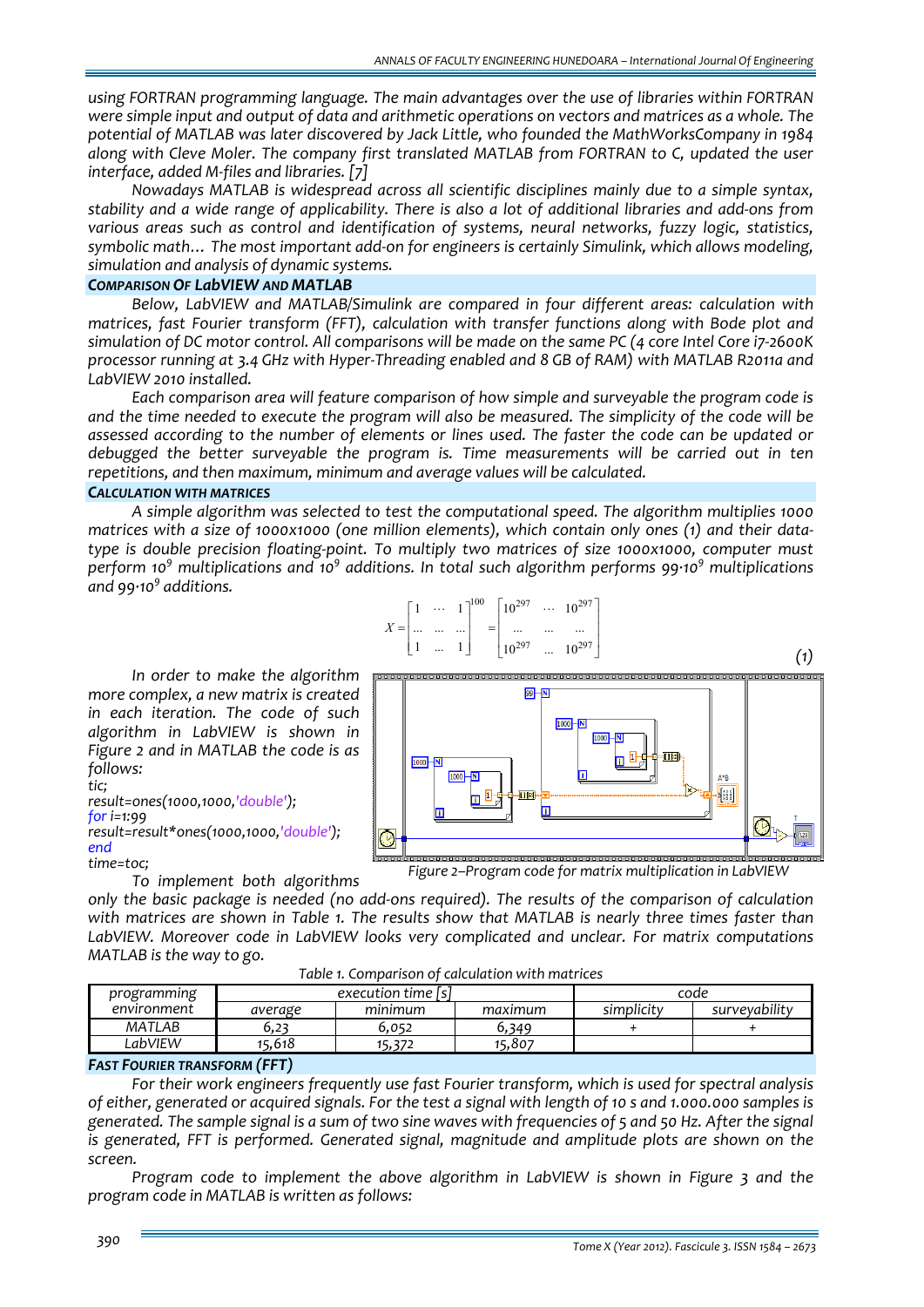

*Figure 4 – FFT results in MATLAB (left) and LabVIEW (right)*

MATLAB has a built in function for spectral analysis, if we want to use a built in function in *LabVIEW, LabVIEW Full Development System is needed. Results of both algorithms are shown on figure 4. Both algorithms produce different results. Amplitude spectrum in Matlab has more noise and the phase diagrams are completely different. Other results of the comparison are included in Table 2. The program code in LabVIEW is obviously simpler and more surveyable, moreover the graphical user interface is easily created and adapted in LabVIEW. In addition to uncomplicated development the execution time is also shorter. LabVIEW is a clear winner in spectral analysis. Table 2 – FFT calculation comparison*

| $10001 < 2 - 111$ Cancalaction Companison |                     |         |            |               |  |  |
|-------------------------------------------|---------------------|---------|------------|---------------|--|--|
| programming                               | execution time [ms] |         |            | code          |  |  |
| environment<br>average                    | mınımum             | maximum | simplicity | survevability |  |  |
| MATLAB<br>289.                            |                     | 632     |            |               |  |  |
| LabVIEW<br>162                            | 144                 | 188     |            |               |  |  |

*TRANSFER FUNCTION BODE PLOT*

*Indispensable tool for stability analysis and design of control systems is Bode plot. Bode plot can* be drawn if the system parameters are known, i.e. its transfer function. For test purposes we will use *three specific transfer functions, which will be multiplied and the Bode diagram of the product will be displayed. The transfer functions used are: PI controller (2) with time constant TI=0,01 and two first order transfer functions* (3) *with* gains  $K_1=10$ ,  $K_2=10$  *and time constants*  $T_1=0,1$ ,  $T_2=0,001$ .

$$
F(s) = 1 + \frac{1}{sT_I} = \frac{1 + sT_I}{sT_I}
$$
 (2)

$$
F(s) = \frac{K}{sT + 1}
$$
 (3)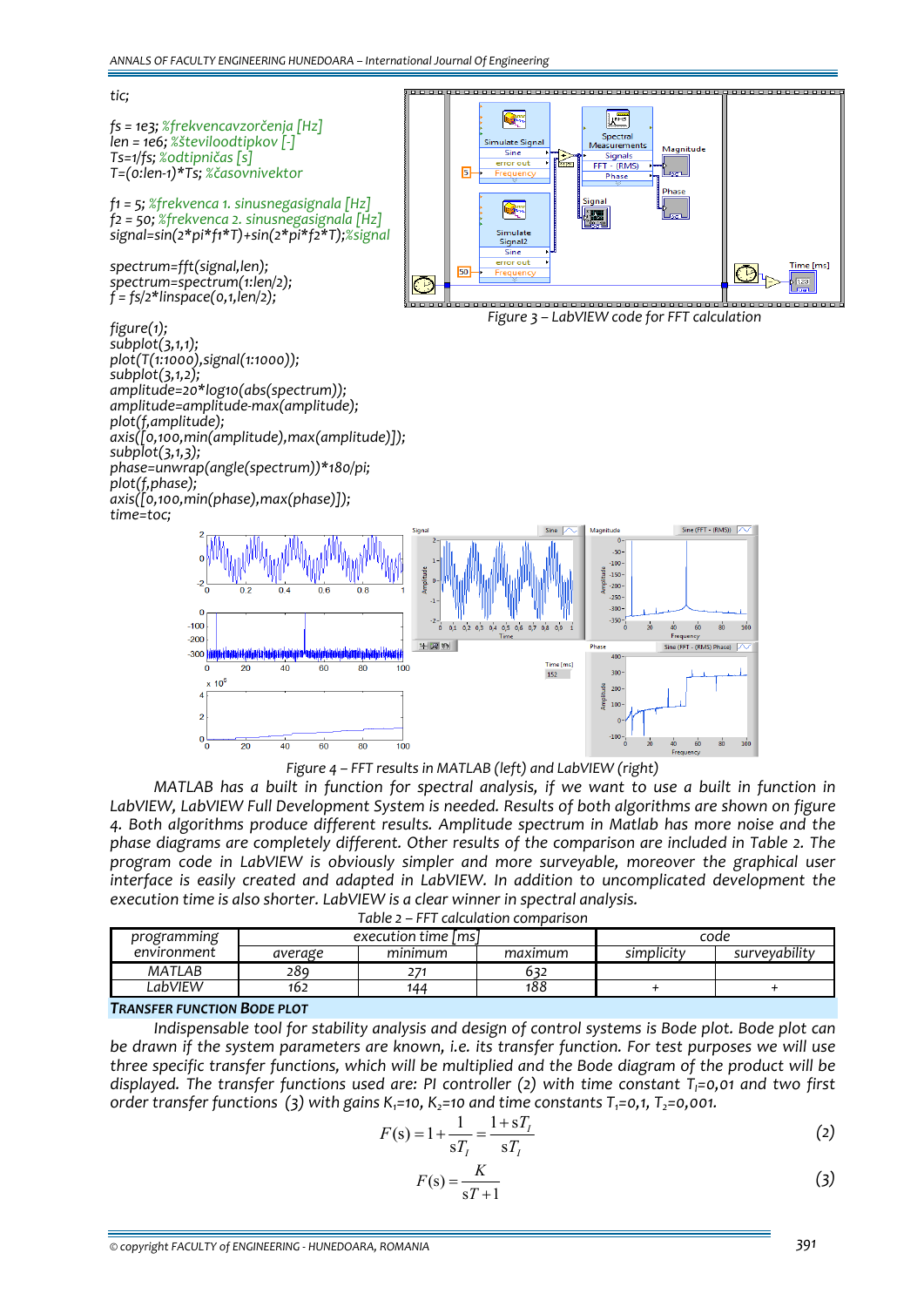*Described algorithm can be implemented in LabVIEW using the code shown in figure 5 and in MATLAB with the following program code. To be able to use the code we need "Control Design and Simulation" add‐on for LabVIEW and "Control System Toolbox" for MATLAB.*

*tic; TI=0.01; K1=10; T1=0.1; K2=10; T2=0.001; FI=tf([TI 1],[TI 0]); F1=tf(K1, [T1 1]); F2=tf(K2, [T2 1]); figure(1); bode(FI\*F1\*F2); h=gcr; h.AxesGrid.Xunits='Hz'; h.AxesGrid.Grid='On'; time=toc;*



*Figure 5 – Code for Bode plot in LabVIEW*

*Results of both algorithms are shown in Figure 6. We can see that both Bode diagrams are practically identical. The biggest difference can be seen in code. Code for the creation and multiplication of transfer functions in LabVIEW is much more complex. The same thing can be done in MATLAB using just a few lines.*



*Other results of the comparison are shown in Table 3, which reveals that MATLAB needs more* time to create the plot. The maximum time of the first run of the MATLAB program is longer, because *the bode function needs to be loaded into memory.*

|  | Table 3 – Comparison of drawing the Bode plot |
|--|-----------------------------------------------|
|--|-----------------------------------------------|

| $\cdots$<br>$\frac{1}{2}$ |                     |         |         |            |               |  |
|---------------------------|---------------------|---------|---------|------------|---------------|--|
| programming               | execution time [ms] |         |         | code       |               |  |
| environment               | average             | mınımum | maximum | simplicity | surveyability |  |
| <b>MATLAB</b>             | 188                 | 152     | '755    |            |               |  |
| LabVIEW                   | ۹O                  | 60      | 140     |            |               |  |
| - -                       |                     |         |         |            |               |  |

#### *DC MOTOR CONTROL SIMULATION*

*LabVIEW can simulate mathematical models if "Control Design and Simulation Module" is* installed. The simulations are similar to MATLAB with the Simulink add-on. User must first draw a block *diagram of the simulation model. In LabVIEW the user can also create graphical user interface where the simulation parameters can be set and the responses displayed. The simulations can include most of the features available for "classical" programming using LabVIEW or MATLAB.*

*For the sake of simplicity, we compare DC motor control. The motor parameters are shown in Table 4.*

| Table 4 – DC motor characteristics |                                           |  |  |  |
|------------------------------------|-------------------------------------------|--|--|--|
| Rotor resistance                   | $R_a = 2.5 + 2*0.38$                      |  |  |  |
| Rotor inductance                   | $L_a = 0.3 + 2*1.5$ mH                    |  |  |  |
| Back EMF constant                  | $K_e = 0.0195 \text{ Vs/rad}$             |  |  |  |
| Torque constant                    | $K_m = 0.0195$ Nm/A                       |  |  |  |
| Rotor inertia                      | $\sqrt{J} = 9.87e^{-0}$ kg.m <sup>2</sup> |  |  |  |
| Friction coefficient               | $B = 1.42e-6$ Nm s/rad                    |  |  |  |

*Dynamic behavior of DC motor can be divided into electrical (4) and mechanical (5) part. Both parts are composed of a first‐order differential equation, which are linked through the torque constant (6) and through the induced voltage (7). [8]*

$$
U_a = I_a \cdot R_a + L_a \cdot \frac{dI_a}{dt} + E_b \tag{4}
$$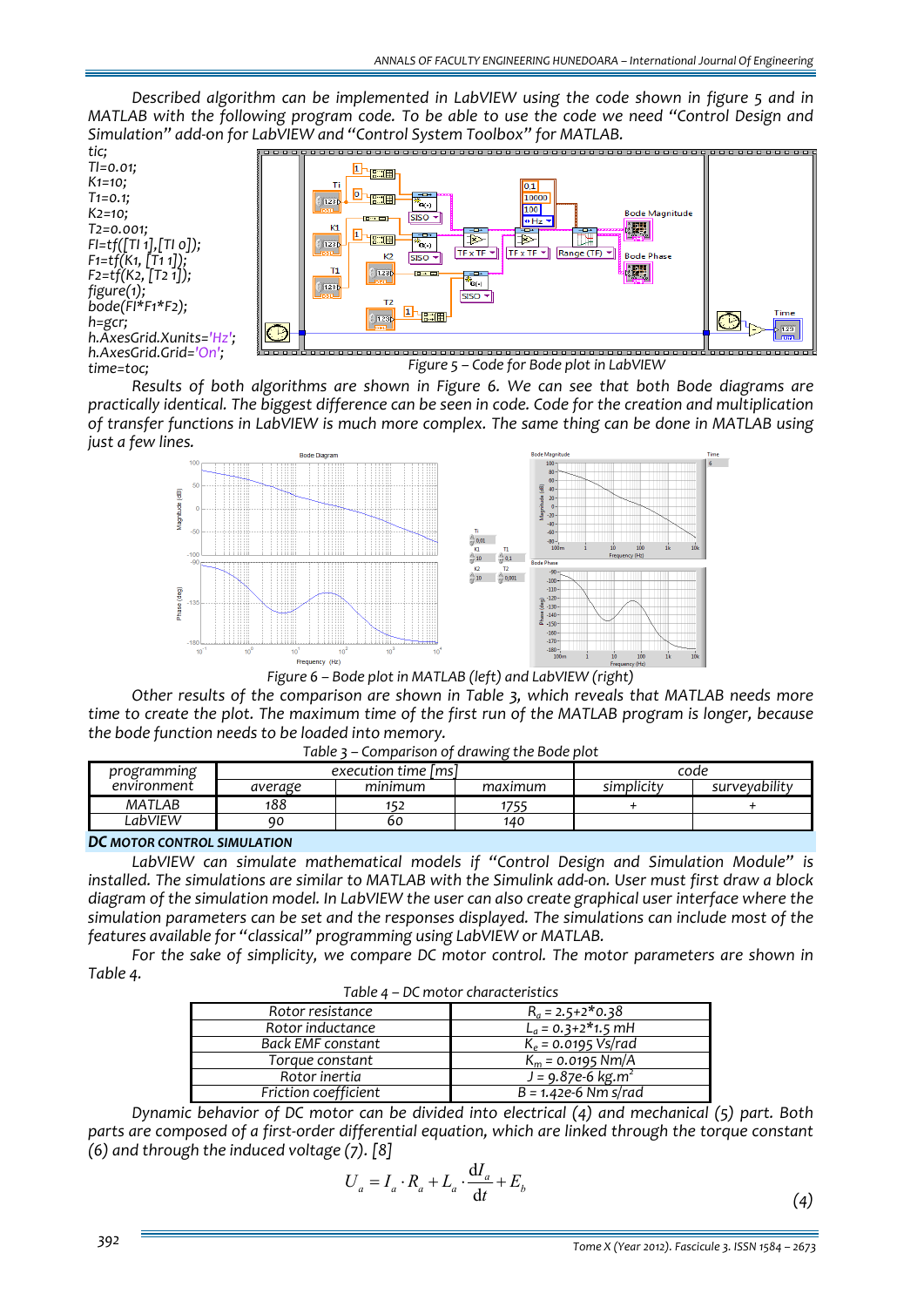$$
T_E = B \cdot \omega + J \cdot \frac{d\omega}{dt} + T_L \tag{5}
$$

$$
T_E = K_m \cdot I \tag{6}
$$

$$
E_b = K_e \cdot \omega \tag{7}
$$

*Simulation model is designed according to equations (4‐7)with two (current and speed) PI controllers added for cascade control. Simulation model can be designed in MATLAB/Simulink and import it into LabVIEW. Figure 7 shows both simulation models. [8]*



*Figure 7 – DC motor simulation in LabVIEW (above) and Simulink (below)*

*For comparability reasons the numerical simulation in LabVIEW an Simulink were executed with a* fixed time-step of 0,1 ms and using the same solver (Runge-Kutta 4). The results of both algorithms are *shown in Figure 8. Except for small initial voltage instability in a simulation performed with LabVIEW, there are no significant differences.*



*Figure 8 – Simulation results in Simulink (left) and LabVIEW (right)*

*Execution time in Simulink was measured using "tic" and "toc" functions defined in StartFcn and StopFcn. The maximum execution time in Simulink was measured in first run and appeared due to* model compilation on first run. LabVIEW compiles the code as it is changed and therefore are no delays *on first runs. The complexity is similar in both programs, but surveyability is much better in LabVIEW because of colors. Moreover LabVIEW offers easy construction of graphical user interface, which simplifies updating of parameters and displaying of results.*

| programming | execution time Imsl |         |         | code       |               |
|-------------|---------------------|---------|---------|------------|---------------|
| environment | average             | minimum | maximum | simplicity | surveyability |
| MATLAB      | 2 I                 | ח כי    | 529     |            |               |
| LabVIEW     | 309                 | 295     | 322     |            |               |

*Table 5 – Comparison of simulation in MATLAB/Simulink and in LabVIEW*